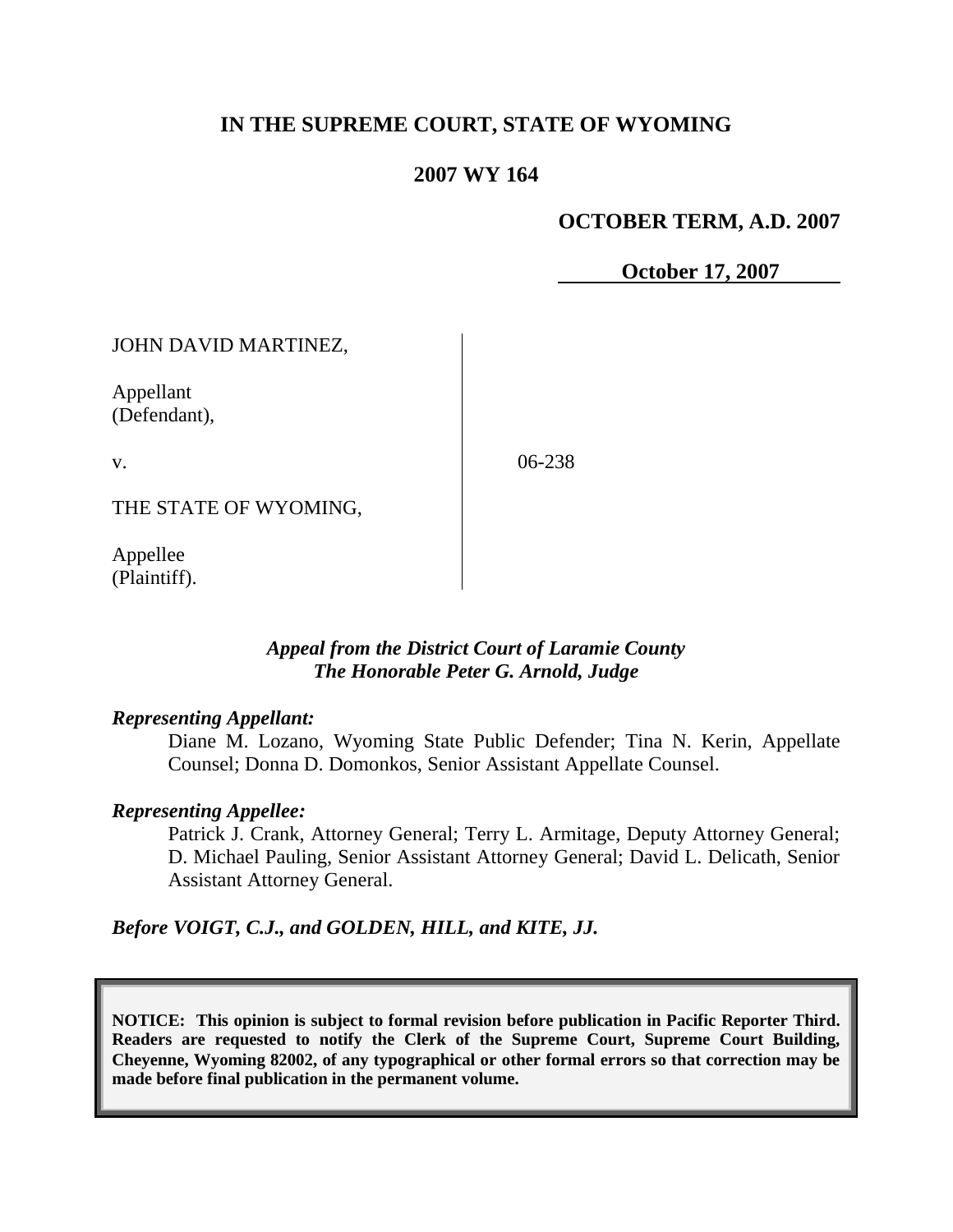### **VOIGT, Chief Justice.**

[¶1] In two separate cases, the appellant, John D. Martinez (hereinafter "Martinez"), was convicted of three felony drug charges, a domestic violence charge, property destruction, and criminal entry. At sentencing, Martinez was credited 211 days for time previously served (31 days in the drug cases and 180 days in the domestic violence cases). Following sentencing on all charges, Martinez filed a series of motions challenging the legality of his sentences. In each of these motions, Martinez contended that he should have been awarded more credit for time served. Each of his motions was denied. Although Martinez appealed from one of the denials, he voluntarily dismissed the appeal prior to adjudication. Following his dismissal of that appeal, Martinez filed yet another motion to correct. That motion was denied and Martinez now brings the denial before this Court for review. For the reasons set forth below, we will affirm.

#### **ISSUE**

[¶2] The dispositive issue here is whether Martinez's appeal is barred by the doctrine of *res judicata* inasmuch as the parties, the subject matter, the issue, and the parties' capacities are the same in the present proceeding as they were in a previous proceeding.

#### **FACTS**

[¶3] On July 18, 2002, Martinez was arrested and charged with three counts of possession of a controlled substance with intent to deliver. Martinez was released on bond on August 1, 2002. On August 28, 2002, the district court modified the terms of Martinez's release adding a requirement that he stay away from his estranged wife's home. Martinez violated that condition and was arrested on October 18, 2002. On November 4, 2002, Martinez was released on bond. Martinez was again arrested on November 7, 2003, for an August 23, 2003 incident involving domestic violence, and was charged with one felony, third-offense battery of a household member, and two misdemeanors, destruction of property and criminal entry. The above-described cases were docketed as 27-283 (hereinafter the "drug case") and 27-946 (hereinafter the "domestic case").

[¶4] On December 11, 2003, Martinez was sentenced in the drug case. The district court sentenced Martinez to 18 to 36 months on Count I and four to six years on Counts II and III. Martinez was given 31 days of credit for time served in the Laramie County Detention Facility while awaiting disposition of the matter. On June 15, 2004, judgment and sentence was entered in the domestic case. Martinez was sentenced to 20 to 24 months on the felony count and six months on each of the misdemeanor counts. The court ordered that all three sentences be served concurrently and awarded 180 days credit for time served.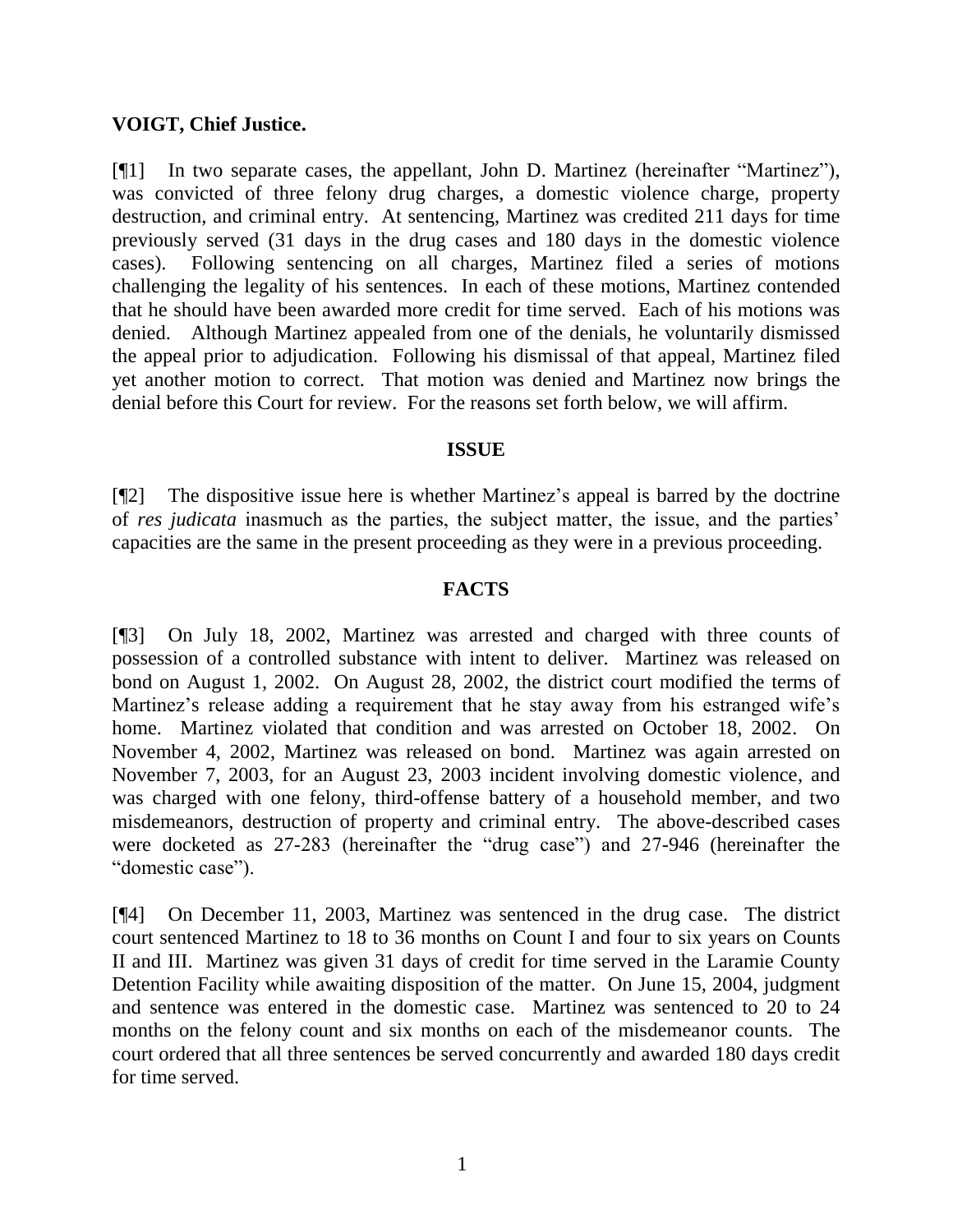[¶5] Following Martinez's sentencing, he filed a number of motions in an effort to receive more credit for time served. His first motion was filed on February 23, 2005. Martinez filed a *pro se* Motion for Correction of an Illegal Sentence in both the drug case and the domestic case asking the court to award him credit for 180 days of presentence confinement in the drug case. This motion was denied on March 17, 2005, and Martinez did not appeal from that denial.

[¶6] On March 30, 2005, Martinez filed a second *pro se* Motion for Correction of an Illegal Sentence in the domestic case asking for credit for 270 days of presentence confinement. This motion was denied on April 29, 2005, and Martinez did not appeal from the denial.

[¶7] On May 9, 2005, Martinez filed yet another *pro se* Motion for Correction of an Illegal Sentence in the domestic case asking for "75 total days credit for time served in [the domestic case]." Although not clear from the motion, Martinez apparently was requesting the 75 days in addition to, rather than in place of, the 180 days he was originally awarded. The district court declined to consider the motion because Martinez did not serve it on the district attorney.

[¶8] Finally, on July 11, 2005, Martinez filed his last *pro se* Motion for Correction of an Illegal Sentence again asking that he be given credit for 75 additional days in the domestic case. This motion was denied on July 15, 2005. Martinez filed a *pro se* Notice of Appeal on August 9, 2005, and the appeal was docketed on November 8, 2005. On December 5, 2005, this Court dismissed the appeal for want of prosecution because Martinez had not filed a brief. The appeal, however, was reinstated on January 31, 2006, and on March 17, 2006, the district court appointed the Wyoming Public Defender to represent Martinez. After this Court twice extended the deadline for Martinez to file a brief, we dismissed the appeal pursuant to Martinez's Motion for Voluntary Dismissal of Appeal on June 29, 2006.

[¶9] On June 26, 2006, Martinez filed another Motion to Correct an Illegal Sentence in the drug case requesting credit for 150 days of presentence confinement. This motion was denied on August 7, 2006, and Martinez filed a Notice of Appeal on August 11, 2006. This appeal is presently before us for consideration.

## **DISCUSSION**

[¶10] On appeal, Martinez argues that his June 26, 2006 Motion to Correct an Illegal Sentence should have been granted. Before responding to Martinez's substantive arguments, the State contends that Martinez's appeal is barred by the doctrine of *res judicata*.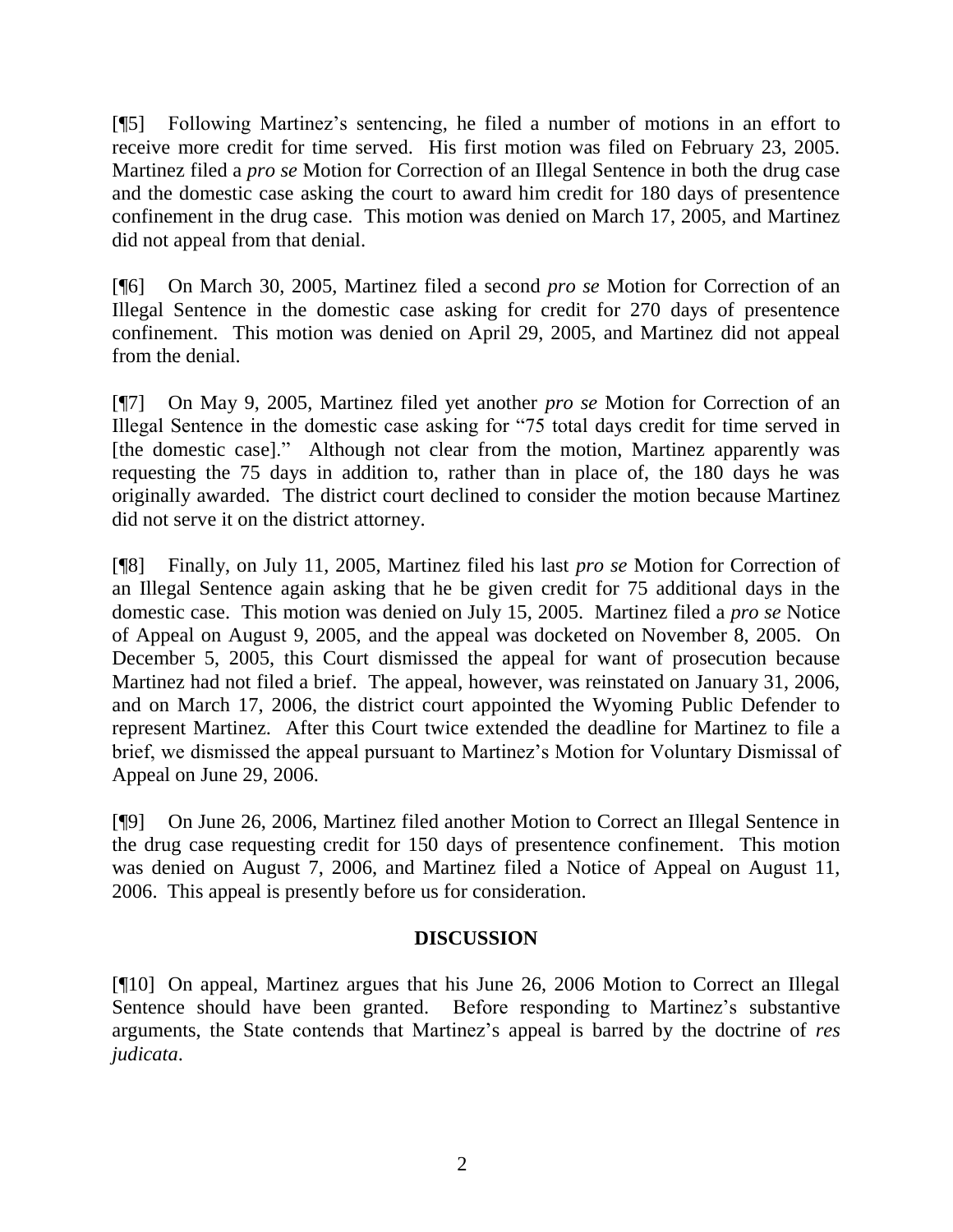[¶11] We have repeatedly held that motions to correct an illegal sentence, and other claims brought pursuant to W.R.Cr.P. 35(a), are subject to the principles of *res judicata*. *McCarty v. State*, 929 P.2d 524, 525 (Wyo. 1996); *Lacey v. State*, 2003 WY 148, ¶ 11, 79 P.3d 493, 495 (Wyo. 2003); *Dolence v. State*, 2005 WY 27, ¶ 6, 107 P.3d 176, 178 (Wyo. 2005); *Amin v. State*, 2006 WY 84, ¶ 5, 138 P.3d 1143, 1144 (Wyo. 2006).

> In determining whether the doctrine of res judicata applies, we examine four factors: (1) identity in parties; (2) identity in subject matter; (3) the issues are the same and relate to the subject matter; and (4) the capacities of the persons are identical in reference to both the subject matter and the issues between them.

*Lacey*, ¶ 11, 79 P.3d at 495 (quoting *Markstein v. Countryside I, LLC*, 2003 WY 122, ¶ 15, 77 P.3d 389, 394 (Wyo. 2003). In Martinez's case, the parties, the subject matter, and the capacities of the parties have been the same in all motions previously filed in this matter. Therefore, our analysis of the *res judicata* question will focus on whether Martinez raised, or had the opportunity to raise, the same issue presently before us in this appeal in any previous proceeding.

[¶12] We need look no further than Martinez's first Motion to Correct an Illegal Sentence, filed February 23, 2005. *See supra* at ¶ 5. Martinez brought this motion in both the drug case and the domestic case and the issue raised was whether the sentence imposed was illegal; that is, whether Martinez's presentence confinement had been properly calculated and credited. The district court concluded that Martinez had been awarded the proper amount of credit in each case and concluded that the sentence should not be disturbed. No appeal was taken from this order.

[¶13] For reasons not revealed in the record, the district court entertained three additional motions to correct an illegal sentence filed by Martinez (including that which is the subject of the present appeal). *See supra* at ¶¶ 6-9. Although the district court appears to have decided these motions on their merits, we refuse to continue down this course as Wyoming law mandates that all of Martinez's challenges to the legality of his sentences filed subsequent to his first motion to correct an illegal sentence should have been barred by the doctrine of *res judicata*.

[¶14] In *Hamill v. State*, 948 P.2d 1356 (Wyo. 1997), the defendant filed a petition to vacate or set aside an illegal sentence asserting that his sentence: 1) violated the United States and Wyoming Constitutions; 2) was based on erroneous information regarding his prior criminal record; and 3) prosecutorial misconduct prejudiced his sentencing. *Id*. at 1358. This petition was denied. *Id*. Five years later, the defendant filed a second petition to correct an illegal sentence based on a different legal theory. *Id.* The district court denied this petition as barred by the doctrine of *res judicata*. *Id*.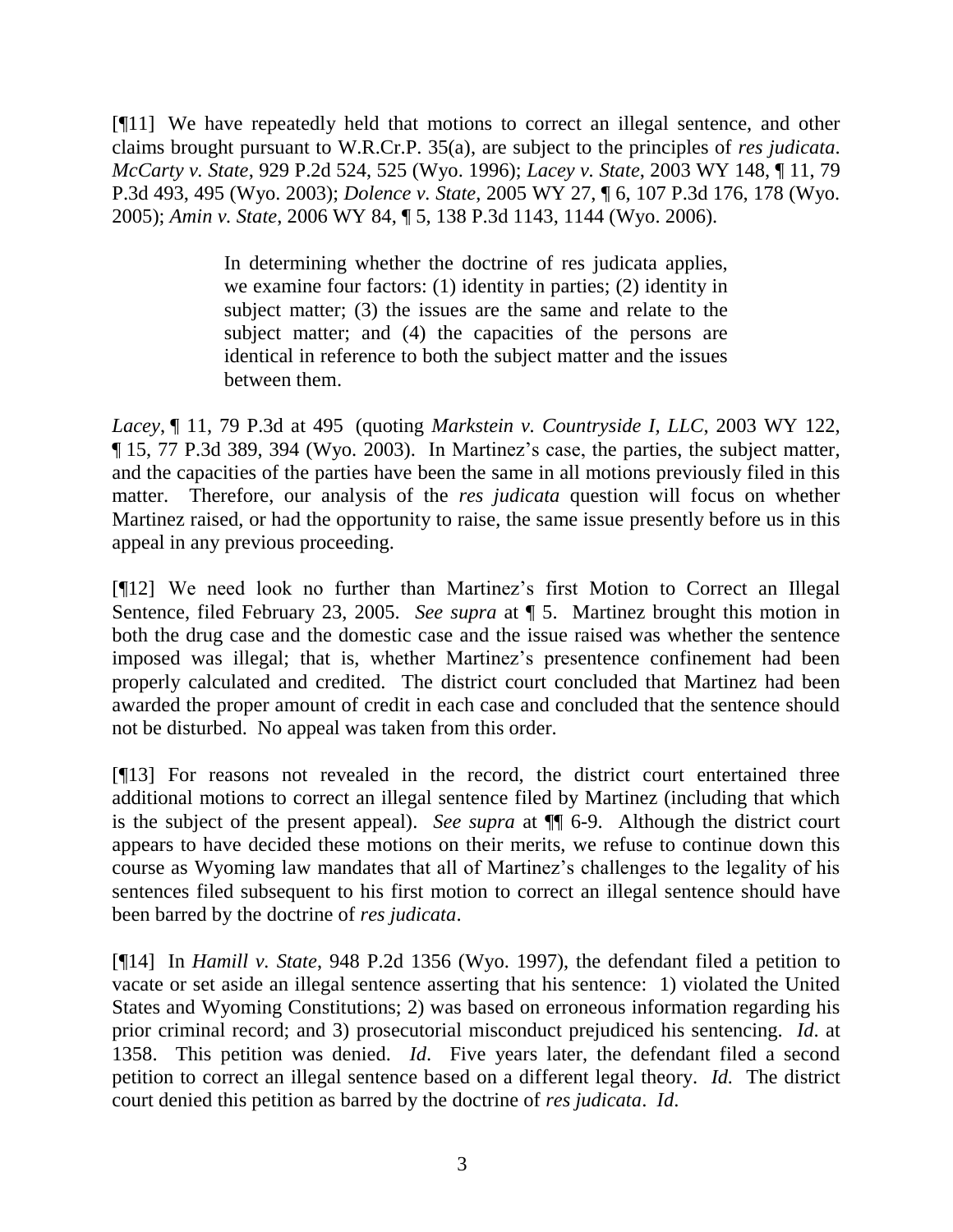[¶15] On appeal the defendant asserted that *res judicata* could not bar his second petition because W.R.Cr.P. 35(a), the rule governing correction or reduction of sentences, provides that "[t]he court may correct an illegal sentence at any time." *Hamill*, 948 P.2d at 1358. The defendant evidently read this language to mean that if he had not alleged a particular error in a previous petition, then the principles of *res judicata* would not preclude him from raising additional legal arguments in subsequent petitions. We rejected this notion stating:

> Contrary to Hamill's assertion, the doctrine of *res judicata* is not limited to only those issues which were actually decided in an earlier proceeding. Issues which *could* have been raised in an earlier proceeding may also be foreclosed from subsequent consideration. *Kallas* [*v. State*], 776 P.2d [198,] 199 [(Wyo. 1989)]; *Cutbirth* [*v. State*], 751 P.2d [1257,] 1261 [(Wyo. 1988)]. Thus, unless Hamill can show good cause why the issue was not raised at an earlier opportunity, or that the interests of justice require consideration of his claim, the court may refuse to consider the issue in a later proceeding.

*Id.* at 1358-59 (emphasis in original). We affirmed the district court's finding that the defendant could not show any reason why the new issue was not raised in the previous petition, and that the interests of justice did not require consideration of his claim. *Id.* at 1359-60.

[¶16] Also on point is our recent holding in *McDaniel v. State*, 2007 WY 125, 163 P.3d 836 (Wyo. 2007). In *McDaniel*, the defendant appealed two first-degree sexual assault convictions on the ground that his right to a speedy trial had been violated. *Id.* at ¶¶ 3-4, 163 P.3d at 837. After his sentence was affirmed on appeal, the defendant filed a motion for sentence reduction pursuant to W.R.Cr.P. 35(b). *Id.* at ¶ 4, 163 P.3d at 837. The basis for his motion was that he had been a model inmate while incarcerated. *Id.* This motion was denied. *Id.* Some time later, defendant filed a motion to correct an illegal sentence asserting that his two sentences should have merged and run concurrently. *Id.* at ¶ 5, 163 P.3d at 837. This motion was denied and defendant filed a timely appeal. *Id.* at ¶ 5, 163 P.3d at 838.

[¶17] On appeal, we began our analysis by stating:

We have repeatedly held that claims brought pursuant to W.R.Cr.P. 35(a) are subject to the principles of *res judicata. McCarty v. State*, 929 P.2d 524, 525 (Wyo. 1996); *Lacey v. State*, 2003 WY 148, ¶ 11, 79 P.3d 493, 495 (Wyo. 2003);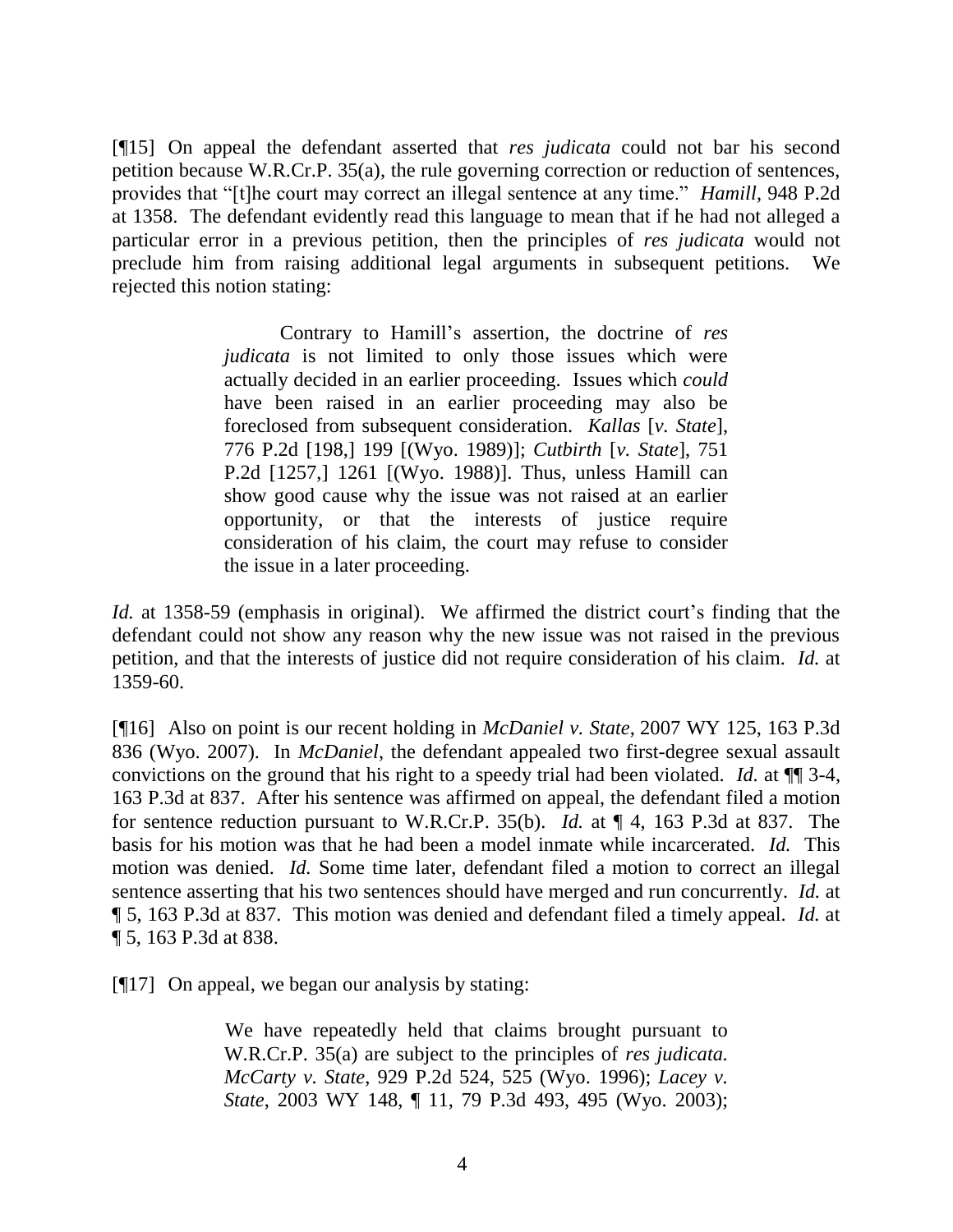*Dolence v. State*, 2005 WY 27, ¶ 6, 107 P.3d 176, 178 (Wyo. 2005); *Amin v. State*, 2006 WY 84, ¶ 5, 138 P.3d 1143, 1144 (Wyo. 2006). We have also repeatedly held that the *res judicata* doctrine applies when a defendant could have raised such an issue in an earlier appeal or motion for sentence reduction but did not do so. *Hamill v. State*, 948 P.2d 1356, 1358-59 (Wyo. 1997); *Mead v. State*, 2 P.3d 564, 566 (Wyo. 2000); *Gould* [*v. State*, 2006 WY 157,] ¶ 16, 151 P.3d [261,] 266 [(Wyo. 2006)].

*McDaniel*, ¶ 9, 163 P.3d at 838. In affirming the decision of the district court on *res judicata* grounds, we noted that the defendant could have raised the claim that his sentences should have merged in his first motion to correct an illegal sentence, from which no appeal was taken, or he could have raised this claim in his direct appeal. *Id*. at ¶ 10, 163 P.3d at 838. Because defendant failed to raise the claims when he had the opportunity, his subsequent attempt to do so was barred by *res judicata. Id*.

[¶18] The principles articulated in *Hamill* and *McDaniel* apply equally to the present case. Martinez could have, and should have, presented all theories of error in his first motion to correct an illegal sentence. All subsequent efforts by Martinez to challenge his sentence or the amount of credit for time served should have been barred by *res judicata.*  Martinez's method of filing multiple motions based on differing but related theories runs counter to the stated purpose of the doctrine of *res judicata*. "The doctrine of *res judicata* furthers society's interest in having disputes conclusively resolved in a single action and minimizing the expense and difficulties of piecemeal litigation." *Stoneking v. Wheatland Rural Elec. Ass'n*, 2003 WY 81, ¶ 11, 72 P.3d 272, 276 (Wyo. 2003).

[¶19] The interests of justice do not compel us to consider the merits of Martinez's claim. In his response, Martinez does not attempt to articulate any reason why the theories offered in the latest motion were not raised in his first motion. Furthermore, a review of the record demonstrates Martinez had ample opportunity to raise the issue and theories asserted in this appeal. Finally, the 211 days of credit for time served awarded to Martinez appears to have been adequate, if not generous.

### **CONCLUSION**

[¶20] On February 23, 2005, Martinez filed a Motion to Correct an Illegal Sentence in both the drug case and the domestic case asserting that the credit for time served awarded by the district court was inadequate. The district court denied this motion and Martinez did not pursue an appeal. After additional motions to correct were denied, Martinez filed an appeal, which appeal was eventually voluntarily dismissed by Martinez. After dismissing his own appeal, Martinez filed one final motion to correct which was denied and from which the present appeal arises. The issue raised in this appeal is the same